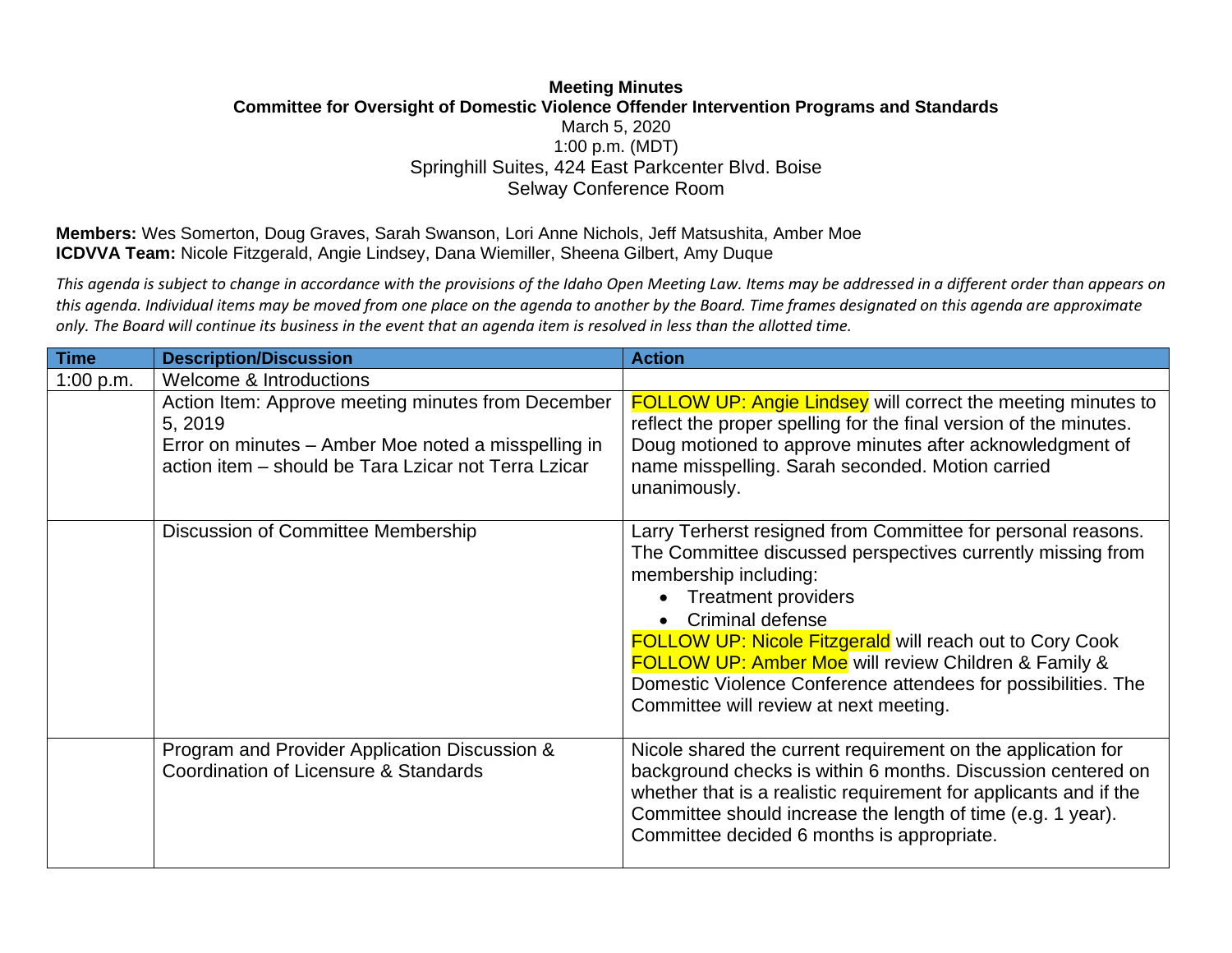| Program Supervisor & Direct Service Provider Domestic<br>Violence Training Hour Criteria                                                                                                                                                                                                                                                                                                                                                                                                                                               | Wes would like the applications and forms to more accurately<br>reflect what the rules what the rules require.<br><b>FOLLOW UP:</b> Council staff will edit/clean up and update forms<br>to reflect the changes in training hours rules.<br>Discussion on having possible online training through the<br>Council.<br>Amber and Nicole agree changes should be made during the<br>rewrite of the training hour rules.                                                                                                                                                                                                                        |
|----------------------------------------------------------------------------------------------------------------------------------------------------------------------------------------------------------------------------------------------------------------------------------------------------------------------------------------------------------------------------------------------------------------------------------------------------------------------------------------------------------------------------------------|---------------------------------------------------------------------------------------------------------------------------------------------------------------------------------------------------------------------------------------------------------------------------------------------------------------------------------------------------------------------------------------------------------------------------------------------------------------------------------------------------------------------------------------------------------------------------------------------------------------------------------------------|
| <b>Provider Telecommunication Survey</b>                                                                                                                                                                                                                                                                                                                                                                                                                                                                                               | Amber brought a draft survey for all currently approved program<br>providers to provide feedback on the current<br>Telecommunication Policy and application. The Committee<br>suggested changes to the survey.<br>FOLLOW UP: Nicole and Sheena will format the survey in<br>Survey Monkey and disseminate to currently approved<br>providers. Survey results will be shared at the next meeting in<br>June.<br>UPDATE: Due to COVID-19 the distribution of the survey was<br>put on hold.                                                                                                                                                   |
| Action Item: Approve applications<br>Renewal<br><b>Mental Wellness Center</b><br>$\bullet$<br>o Direct Service Provider<br><b>Brandi Warnke</b><br>$\blacksquare$<br>Jenny Decker<br>Jared Bingham<br>$\blacksquare$<br><b>New Program</b><br>• Affinity Behavioral Health, LLC<br><b>New Program Supervisor</b><br>• Wendy Perez<br><b>New Direct Service Provider</b><br><b>Matthew Millican</b><br><b>Ashley Weiss</b><br><b>Telecommunication Services</b><br>• Therapeutic Intervention Abuse Clinic<br><b>Remote Supervision</b> | Action: Amber motioned for Brandi Warnke approval -<br><b>Action: Lori seconded</b><br>Motion carried unanimously<br>Action: Sarah motioned for Jenny Decker approval Action:<br>Amber seconded<br>Motion carried unanimously<br>Jared Bingham - Conditional with 3 years or proof of 15 or<br>more credits by June meeting<br>Action: Wes motioned for approval with conditions<br>Action: Jeff seconded<br>Motion carried unanimously<br><b>Affinity Behavior Group</b><br><b>Action:</b> Amber motioned for approval<br>Action: Doug seconded<br>Motion carried unanimously<br><b>Wendy Perez</b><br>Action: Amber motioned for approval |